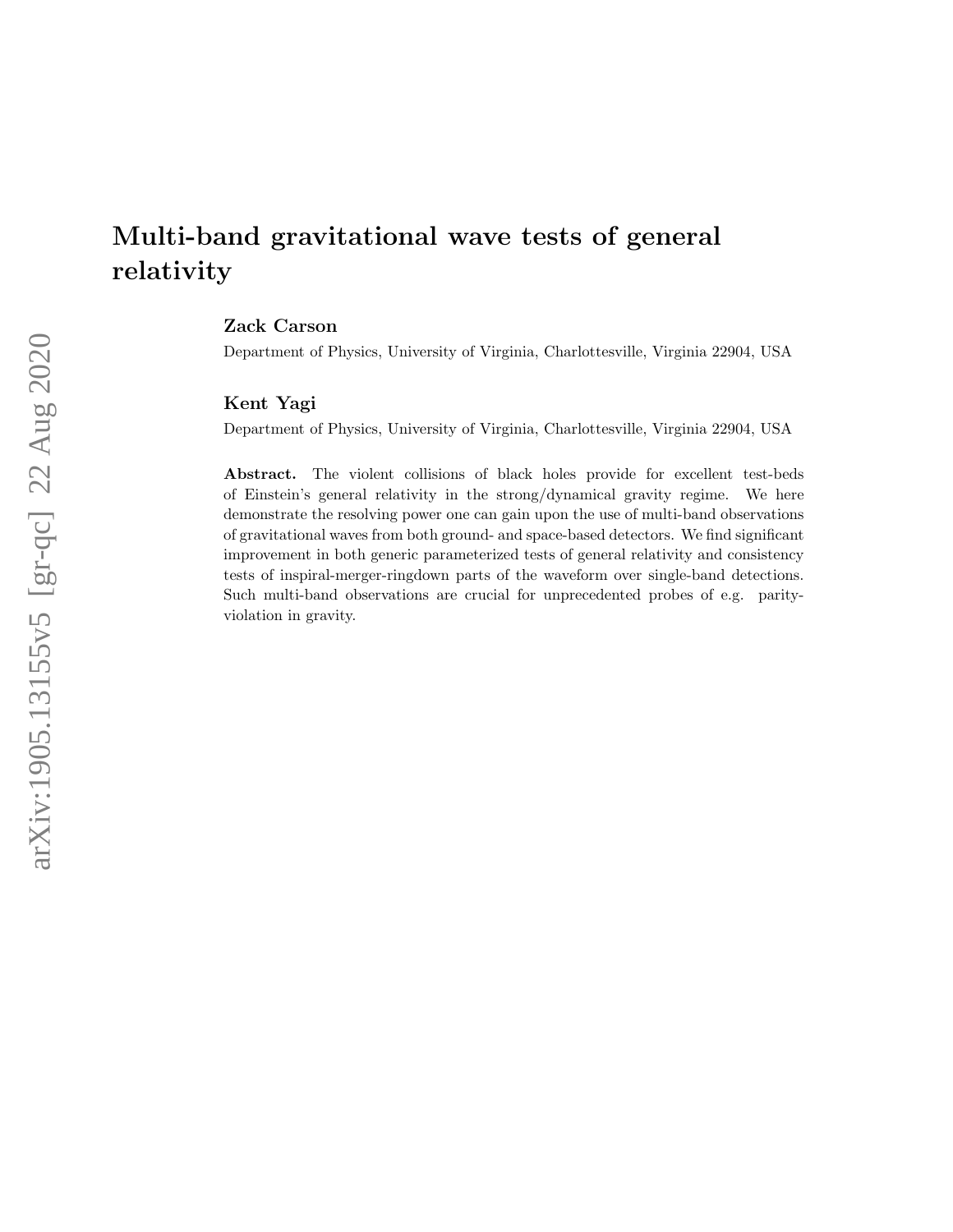Introduction.— Einstein's theory of general relativity (GR) eloquently describes the relationship between the geometries of spacetime and the manifestation of gravity. After countless observations have held up to the rigors of GR without any sign of deviation, why should we continue to test such a solid theory? One might argue that while it is impossible to prove a theory is true, we can establish constraints on modified theories which may disprove or expand upon our knowledge of gravity. For example, a more complex theory of gravity could exist in the extreme gravity sector where the fields are strong, non-linear, and highly dynamical. While reducing to the GR we know in the weak gravity limit, such a theory could solidify our understanding of some of the biggest open questions we have: dark energy and the expansion of the universe, dark matter and the galactic rotation curves, inflation in the early universe, or the unification of quantum mechanics and GR.

For over 100 years, GR has been subject to a battery of tests, in search of minute deviations which may indicate alternative theories of gravity. Countless solar system [\[1\]](#page-9-0), binary pulsar  $\left[2, 3\right]$  and cosmological  $\left[4, 5, 6, 7, 8\right]$  $\left[4, 5, 6, 7, 8\right]$  $\left[4, 5, 6, 7, 8\right]$  $\left[4, 5, 6, 7, 8\right]$  $\left[4, 5, 6, 7, 8\right]$  $\left[4, 5, 6, 7, 8\right]$  $\left[4, 5, 6, 7, 8\right]$  observations have placed constraints on various modified theories of gravity, all remaining consistent to GR within the noise. More recently, the observation of gravitational waves (GWs) from the coalescing black holes (BHs) of GW150914 [\[9\]](#page-10-6) has opened a unique window into gravity, allowing us to probe the extreme gravity sector for the first time [\[10,](#page-10-7) [11\]](#page-10-8). The following 10 binary BH merger events [\[12\]](#page-10-9) and a binary neutron star merger event [\[13\]](#page-10-10) have similarly identified no significant deviations from Einstein's theory [\[14,](#page-10-11) [15,](#page-10-12) [16\]](#page-10-13).

With such an overwhelming success on the GW observational front, many future ground- and space-based detectors have been proposed, planned, and even funded. Among these are several upgrades to the current advanced LIGO design [\[17\]](#page-10-14), along with third generation ground-based detectors Cosmic Explorer (CE) [\[17\]](#page-10-14) and Einstein Telescope (ET) [\[18\]](#page-10-15), and space-based detectors TianQin [\[19\]](#page-10-16), LISA [\[20\]](#page-10-17), B-DECIGO [\[21\]](#page-10-18) and DECIGO [\[22,](#page-10-19) [23\]](#page-10-20) (Fig. [1\)](#page-2-0). With roughly 100 times the improvement in sensitivity compared to the current LIGO interferometers, CE will have the ability to stringently constrain modified theories of gravity which are prevalent at high  $(1-10^4 \text{ Hz})$  frequencies (high velocity binaries) [\[24,](#page-10-21) [25\]](#page-10-22). On the other side, space-based detectors are sensitive to the low frequency ranges of  $10^{-4} - 1$  Hz, effectively probing modified theories which are dominant at lower velocities or with larger masses [\[26,](#page-10-23) [27,](#page-10-24) [28,](#page-10-25) [25\]](#page-10-22).

Soon after the discovery of GW150914, Sesana [\[29\]](#page-10-26) pointed out that GWs from GW150914-like events are detectable in the future with both LISA and ground-based detectors (Fig. [1\)](#page-2-0), with expected event rates ranging from 1 to 100 Gpc<sup>-3</sup>yr<sup>-1</sup> [\[30,](#page-10-27) [29\]](#page-10-26). First observed by space-based telescopes in their early inspiral stage, these systems continue to inspiral after leaving the space-band at 1 Hz for several months before entering CE's band to finally merge at  $\sim$  300 Hz. LISA will be able to give alert to ground-based detectors (allowing for optimizations of ground-based detectors, which can be used to improve upon tests of  $GR$  [\[31\]](#page-10-28)) and electromagnetic telescopes [\[29\]](#page-10-26), while ground-based detectors will help LISA to lower the detection threshold signal-to-ratio (SNR) and enhance the number of detections [\[32,](#page-10-29) [33,](#page-10-30) [34\]](#page-10-31). For GW150914-like events, the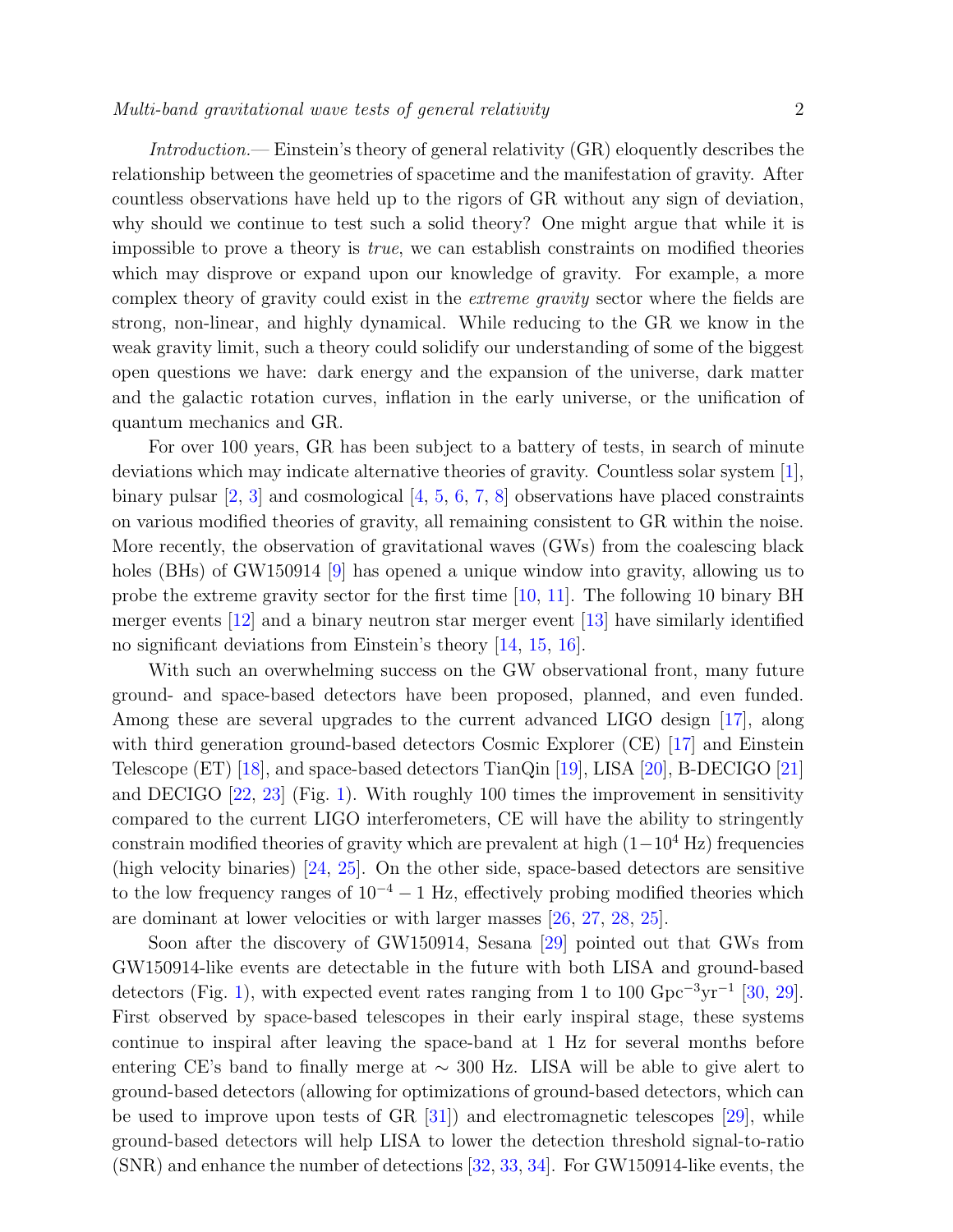

<span id="page-2-0"></span>**Figure 1.** Sensitivities  $\sqrt{S_n(f)}$  of various gravitational-wave interferometers. Also **Figure 1.** Sensitivities  $\sqrt{b_n}(f)$  or various gravitational-wave interferometers. Also shown is the characteristic amplitude  $2\sqrt{f}$   $|\tilde{h}(f)|$  for GW150914 with 4 years prior to merger displayed as a cyan star. Observe how the early inspiral portion of the coalescence is observed by space-based detectors, while the late inspiral and mergerringdown are observed by the ground-based detectors.

SNR can be computed to be 3000, 9, 11, 600, and 15000 (as described in the following section) for CE, LISA, TianQin, B-DECIGO, and DECIGO, all above the threshold values (9 for space-based detectors in conjunction with ground-based observations), and therefore observable by the detectors considered in this analysis. Such multi-band GW observations will improve measurement accuracy of binary parameters such as masses and sky positions [\[35,](#page-10-32) [36,](#page-10-33) [37,](#page-10-34) [34\]](#page-10-31). Multi-band GW astronomy is also possible for more massive binary BHs [\[38,](#page-10-35) [34\]](#page-10-31) and binary neutron stars [\[39\]](#page-10-36).

In this letter, we study the impact of multi-band GW astronomy on tests of GR. Such a question was first addressed in  $[40]$  for a specific type of non-GR modifications due to radiation of a scalar field using aLIGO+LISA. We here extend this by considering (i) parameterized tests of GR following  $[41, 11]$  $[41, 11]$  (see  $[37]$  for a brief work related to this), (ii) various space-borne GW detector combinations with CE and (iii) applications to parity-violating gravity. We also investigate consistency tests of the inspiral and mergerringdown parts of the waveform [\[42,](#page-10-39) [43,](#page-10-40) [10,](#page-10-7) [14\]](#page-10-11) with multi-band GW observations. Both types of tests have been performed on the observed GW events by the LIGO and Virgo Collaborations (LVC) [\[10,](#page-10-7) [14\]](#page-10-11).

Parameterized tests of GR.— Let us begin by considering modifications to GR which violate various fundamental pillars of Einstein's theory. While one strives to be agnostic towards the list of modified theories of gravity available, a generic formalism of categorizing and constraining them is necessary. We here consider the parameterized post-Einsteinian (ppE) formalism [\[41\]](#page-10-38), which expands the GR gravitational waveform to allow for non-GR variations in the inspiral portion of the waveform phase in the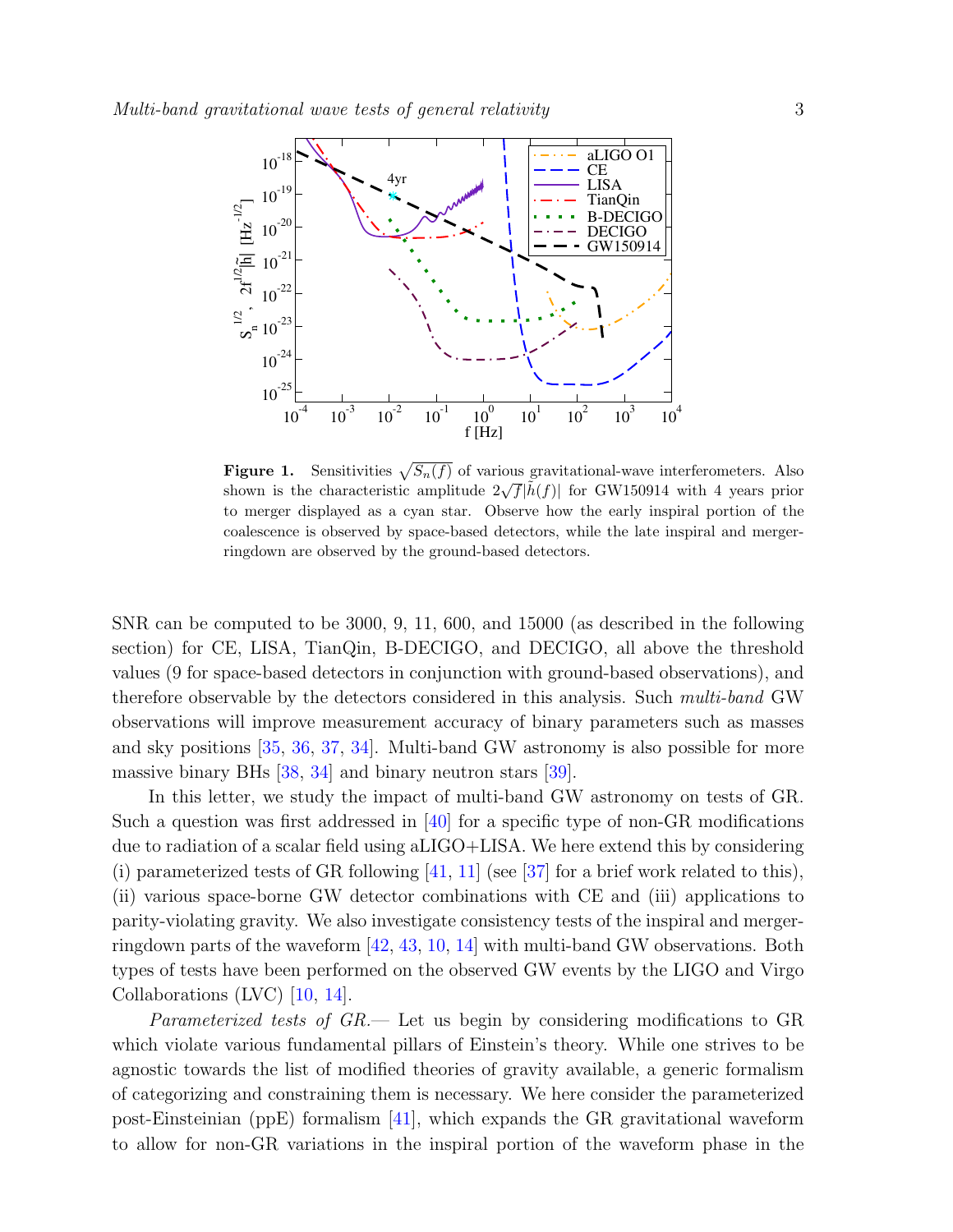frequency domain[‡](#page-3-0):

$$
\Psi(f) = \Psi_{\text{GR}}(f)(1 + \beta u^{2n-5}).\tag{1}
$$

Here  $\Psi_{\text{GR}}$  is the phase in GR, f is the GW frequency,  $u = (\pi \mathcal{M} f)^{1/3}$  is the effective relative velocity of binary constituents with chirp mass  $\mathcal{M} = (m_1^3 m_2^3/M)^{1/5}$ , individual masses  $m_i$ , and total mass  $M \equiv m_1 + m_2$ . The index n categorizes the *post-Newtonian* (PN) order[§](#page-3-1) at which a given non-GR effect enters the waveform and  $\beta$  describes the overall magnitude of such a modification. Expressions and values of  $(\beta, n)$  for specific non-GR theories can be found e.g. in [\[44\]](#page-11-0).



<span id="page-3-2"></span>Figure 2. (top) 90% confidence constraints on the generalized non-GR parameter  $|\beta|$  as a function of PN order for GW150914-like events observed on various space- and ground-based detectors individually. (bottom) Fractional improvement of observations made on the combination of CE and space-based detectors (multi-band detection), relative to observations made on CE or space detectors alone (whichever gives stronger bounds).

We utilize a Fisher analysis [\[45\]](#page-11-1) to obtain constraints on parameters such as  $\beta$  from GW150914-like events. Such an analysis can be used to reliably approximate results from the more reliable (and computationally-expensive) Bayesian analysis when the SNR is sufficiently high. For example, the event in question, GW150914, was observed

<span id="page-3-0"></span>‡ A slightly different formalism used by the LVC has a one-to-one mapping with the ppE formalism in the inspiral part of the waveform [\[11\]](#page-10-8).

<span id="page-3-1"></span>§ A term of *n*-PN order is proportional to  $(u/c)^{2n}$  relative to the leading-order term in the waveform.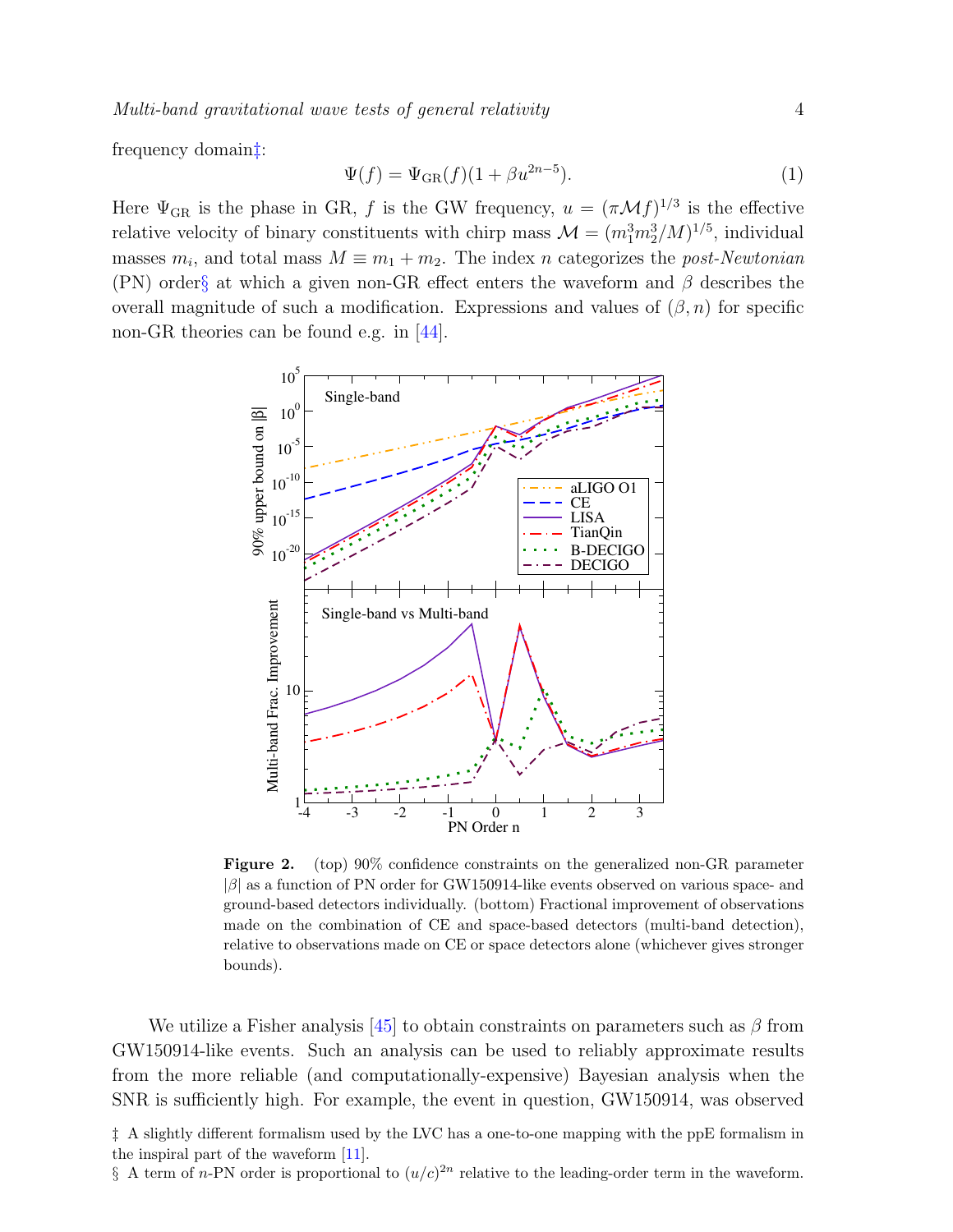on the O1 detector with an SNR of 25.1, while the CE, LISA, TianQin, B-DECIGO, and DECIGO detectors can be found to observe the same event with SNRs of 3000, 9, 11, 600, and 15000. Such SNRs are obtained via the expression

$$
\rho = \sqrt{(h|h)},\tag{2}
$$

where h is the gravitational waveform, and the inner product  $(a|b)$  is defined as

$$
(a|b) \equiv 2 \int_{f_{\text{low}}}^{f_{\text{high}}} \frac{\tilde{a}^* \tilde{b} + \tilde{b}^* \tilde{a}}{S_n(f)} df.
$$
\n
$$
(3)
$$

In the above equation,  $S_n(f)$  is the noise spectral density of the given detector,  $\tilde{a}$ ,  $\tilde{b}$  are the Fourier-transformed components, and  $f_{\text{low,high}}$  are the minimum/maximum frequency cutoffs, dependent on the detector considered. A complementary analysis by the authors of Ref. [\[11\]](#page-10-8) has proven to find a strong agreement between Fisher and Bayesian analyses on GW150914 (SNR∼24) with the ppE parameter  $\beta$  included. Thus, we expect the Fisher analysis presented here with LISA and TianQin (SNR∼10) to give a valid order-of-magnitude estimate of constraints. We also note that a Fisher analysis was used in e.g. [\[34\]](#page-10-31) to estimate the measurability of the masses of multi-band sources where the SNR for LISA is only 5.5. We leave a further comparison between Fisher and Bayesian analyses for future work.

We now briefly describe the Fisher analysis process utilized in this investigation. In such a Fisher analysis, the resulting posterior distribution on the binary parameters  $\theta^a$  is given to be Gaussian with root-mean-square errors  $\Delta\theta^a = \sqrt{(\tilde{\Gamma}^{-1})^{aa}}$ , where, assuming Gaussian prior distributions with root-mean-square estimates of parameters  $\sigma_{\theta^a}^{(0)}$  $\overset{(0)}{\theta^a}$ , the effective Fisher matrix is defined as [\[45,](#page-11-1) [46,](#page-11-2) [26\]](#page-10-23)

$$
\tilde{\Gamma}_{ij} \equiv \Gamma_{ij} + \frac{1}{\left(\sigma_{\theta^a}^{(0)}\right)^2} \delta_{ij}.
$$
\n(4)

 $\Gamma_{ab}$  is the Fisher information matrix given by

$$
\Gamma_{ij} \equiv (\partial_i h | \partial_j h), \tag{5}
$$

where the gravitational waveform derivatives in question were performed analytically using computer algebra software Mathematica. Finally, upon the multi-band consideration of such an analysis with resulting Fisher matrices  $\Gamma_{ij}^{\text{space}}$  and  $\Gamma_{ij}^{\text{ground}}$  from space- and ground-based detectors respectively, the combined Fisher matrix  $\tilde{\Gamma}_{ij}^{\text{total}}$  is computed as

$$
\tilde{\Gamma}_{ij}^{\text{total}} = \Gamma_{ij}^{\text{space}} + \Gamma_{ij}^{\text{ground}} + \frac{1}{(\sigma_{\theta^a}^0)^2} \delta_{ij}.
$$
\n(6)

In the following analysis, we utilize the sky-averaged "IMRPhenomD" GR waveform [\[47,](#page-11-3) [48\]](#page-11-4), which is parameterized in terms of the BH masses  $m_i$  and spins  $\chi_i$ ,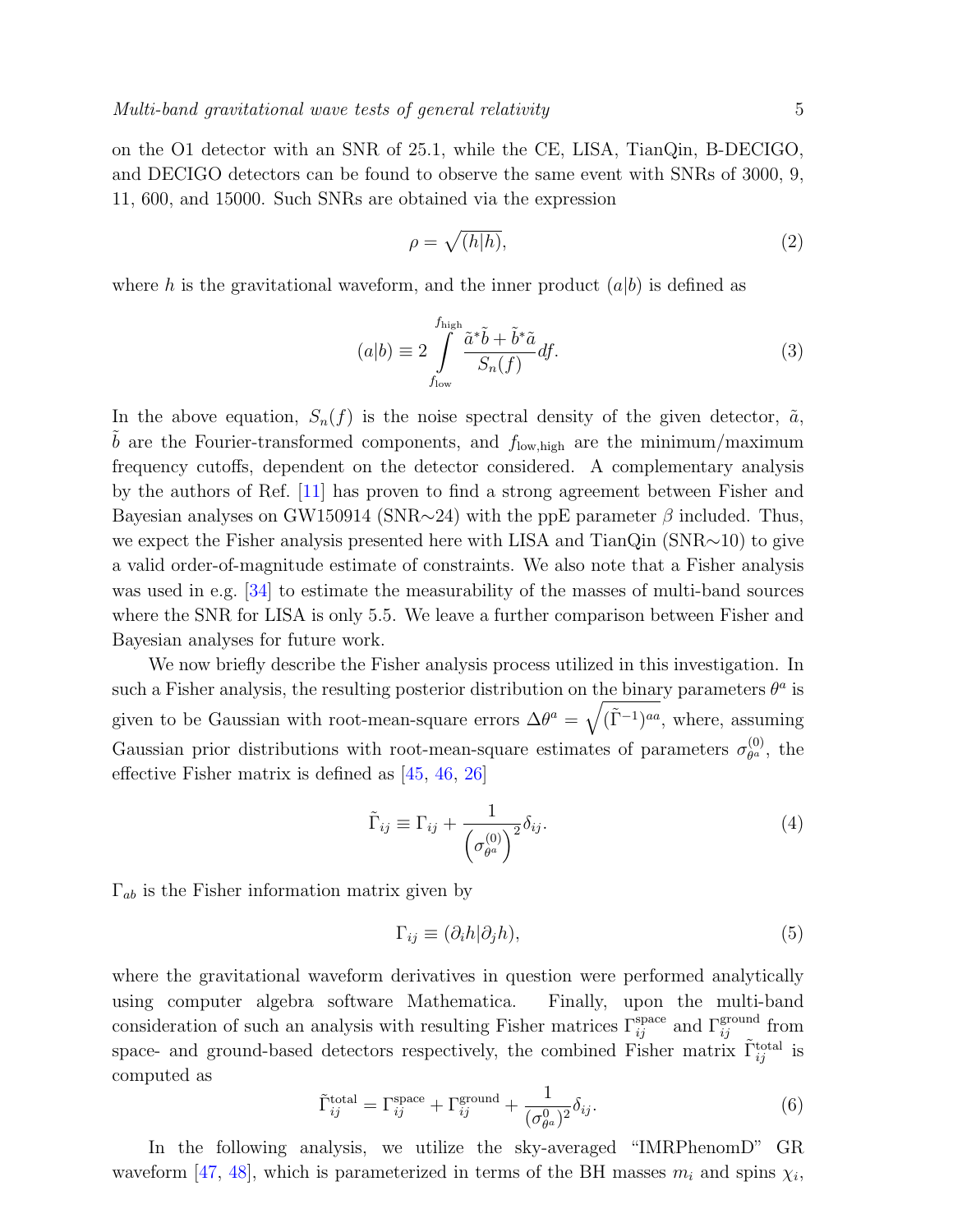the time  $t_c$  and phase  $\phi_c$  at coalescence, and the luminosity distance  $D_L$  to the event. Therefore, the template parameters included in our Fisher analysis can be written as follows

$$
\theta^a = (\ln A, \phi_c, t_c, \ln \mathcal{M}_z, \ln \eta, \chi_s, \chi_a, \beta), \tag{7}
$$

where  $A \equiv \mathcal{M}^{5/6}/($ √  $30\pi^{2/3}D_L$ ) is the generalized amplitude with redshifted chirp mass  $\mathcal{M}_z \equiv M \eta^{-3/5}$ , total mass  $M \equiv m_1 + m_2$ , symmetric mass ratio  $\eta \equiv m_1 m_2 / M$ , redshift z, and symmetric/anti-symmetric combinations of spins  $\chi_{s,a} \equiv \frac{1}{2}$  $\frac{1}{2}(\chi_1 \pm \chi_2)$ . Additionally, we assume Gaussian prior distributions on individual BH spins such that  $|\chi_i|$  < 1. For space-based detectors, we assume that the GW observations on GW150914-like events begin 4 years prior to the BH merger event.

The top panel of Fig. [2](#page-3-2) displays the corresponding 90% confidence interval constraints (i.e. the 1.645 $\sigma$  interval such that one could expect 90% of the interval estimates to include the given parameter) on  $\beta$  as a function of PN order for GW150914li[k](#page-5-0)e events, observed on each of the ground- and space-based detectors. We observe that the ground-based detectors are most proficient at probing positive PN orders (corresponding to relatively high-velocity, high-frequency effects), and the space-based detectors are effective at probing negative PN-orders (relatively low-velocity, lowfrequency effects). The O1 bound is taken from [\[11\]](#page-10-8), and the CE and LISA bounds are consistent with [\[25\]](#page-10-22). The LISA and TianQin bounds are almost identical at positive PN orders because they are dominated by their spin priors.

The bottom panel of Fig. [2](#page-3-2) displays the fractional improvement made upon a multiband GW detection with each space-based detector plus CE over a single-band detection, corresponding to:

(Fractional Improvement) 
$$
\equiv \frac{\min (\beta^{\text{(CE)}}, \beta^{\text{(space)}})}{\beta^{\text{(CE+space)}}}
$$
. (8)

Observe that multi-band detections can have an improvement by a factor of  $\sim$  40 at most, especially for LISA and TianQin.

Application to parity-violating gravity— We now show the impact of the above improvement in multi-band GW tests of gravity on probing the fundamental pillars of GR. To put this into context, we focus on parity invariance in GR and study a stringinspired theory called dynamical Chern-Simons (dCS) gravity [\[49,](#page-11-5) [50\]](#page-11-6) which breaks parity in the gravity sector. This theory contains one coupling constant  $\alpha$  which has the units of length squared and controls the amount of parity violation. The correction to the waveform enters at 2PN order and the expression for  $\beta$  is given in Eq. (2) of [\[51\]](#page-11-7). Such an expression is derived under the small coupling approximation [\[52\]](#page-11-8), which assumes that the parity-violation correction is always smaller than the GR contribution and can be treated as a small perturbation. This approximation is valid only when the dimensionless coupling constant  $\zeta \equiv 16\pi\alpha^2/M^4$  satisfies  $\zeta \ll 1$  [\[52\]](#page-11-8). So far, meaningful bounds have not been placed on this theory from the observed GW events [\[11,](#page-10-8) [51\]](#page-11-7).

<span id="page-5-0"></span> $\parallel$  We choose fiducial values for dimensionless spins of the BHs to be 0. Same choice was made for the inspiral-merger-ringdown tests described later.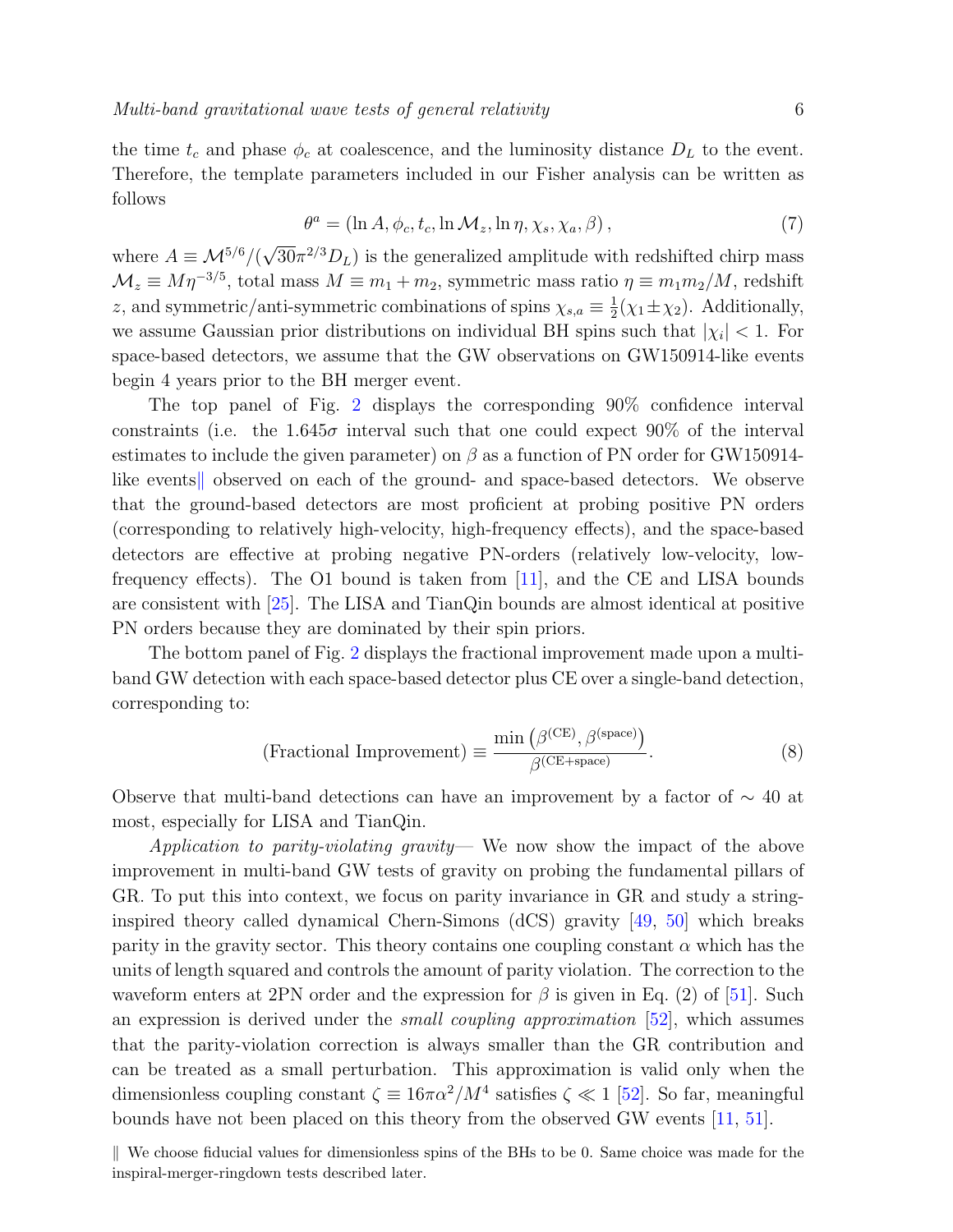

<span id="page-6-0"></span>Figure 3. Example 90% confidence constraints on the parity-violation parameter with CE alone (blue triangle), space-based detectors alone (red triangles) and multiband space + CE detections (magenta diamonds). The number associated to each datum shows the dimensionless parity-violation parameter  $\zeta$ , and the small coupling approximation is valid only when the bounds fall within the cyan shaded region. Observe how, for many detectors, such approximation is violated until the multi-band observation is realized. For the latter, valid bounds are  $\sim 7$  orders of magnitude stronger than the current constraints [\[53,](#page-11-9) [54\]](#page-11-10).

Figure [3](#page-6-0) displays bounds on  $\sqrt{\alpha}$  for CE alone, space-based detectors alone, and multi-band GW detections. dCS corrections arise during the inspiral phase only when the BHs are spinning, and thus, we recompute the bounds in Fig. [2](#page-3-2) entering at 2PN order with the fiducial dimensionless spins of  $(\chi_1, \chi_2) = (0.15, 0)$ , consistent with the effective spin measurement of GW150914. Observe how constraints placed with spaceor ground-based detectors alone violate the small-coupling approximation (except for the case of DECIGO) and can place no valid bounds on  $\sqrt{\alpha}$  . However, with multiband GW observations, the bounds now fall within the validity of the small coupling approximation. Such constraints of  $\sqrt{\alpha} \sim \mathcal{O}(10)$  km are stronger than the current bounds from solar system [\[53\]](#page-11-9) and table-top [\[54\]](#page-11-10) experiments by roughly seven orders of magnitude.

Inspiral-merger-ringdown consistency tests.— So far, we have focused on probing non-GR corrections entering in the inspiral, but one can also test the consistency between the inspiral and merger-ringdown parts of the waveform assuming GR is correct [\[42,](#page-10-39) [43,](#page-10-40) [55,](#page-11-11) [14,](#page-10-11) [10\]](#page-10-7), as follows. Through use of the numerical relativity fits found in Ref. [\[48\]](#page-11-4), the remnant BH mass  $M_f$  and spin  $\chi_f$  can be predicted entirely from the individual masses  $m_i$  and spins  $\chi_i$  prior to the merger. Thus, one can first

<span id="page-6-1"></span><sup>¶</sup> The results for CE and DECIGO alone are consistent with those in [\[52\]](#page-11-8).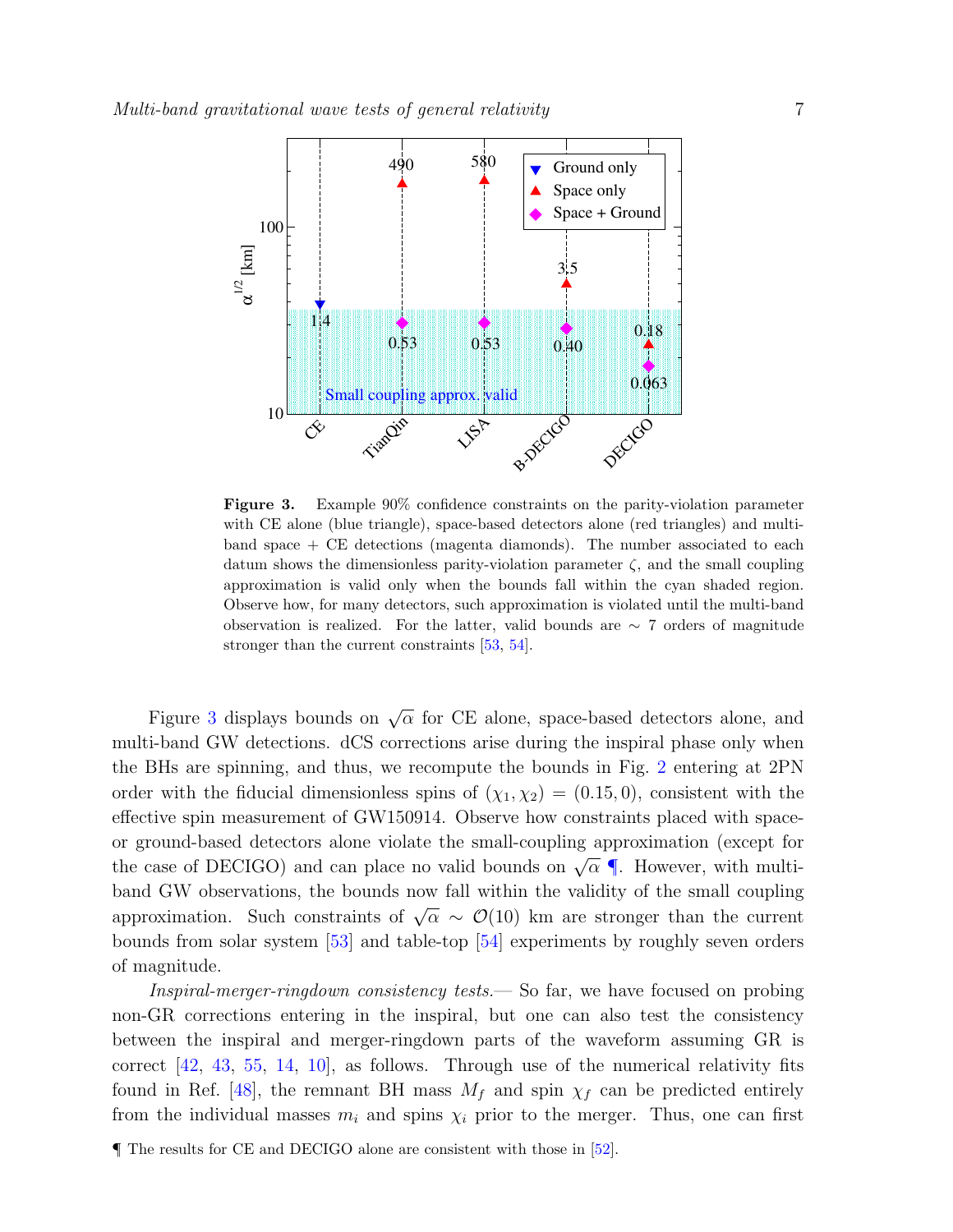estimate these parameters independently from both the inspiral and merger-ringdown of the waveform using the GR template, and next check the consistency between the two. If statistically significant deviations between the two were observed, evidence could be presented for deviations from GR [\[42\]](#page-10-39). We here demonstrate how one can improve the discriminatory power to detect deviations from GR with multi-band GW astronomy.

We compute the probability distribution of  $M_f$  and  $\chi_f$  as follows. We begin by using Fisher-analysis methods [\[45\]](#page-11-1) to estimate the four-dimensional Gaussian posterior probability distributions  $P_{I,MR}(m_1, m_2, \chi_1, \chi_2)$  from the observed inspiral (I) and mergerringdown (MR) signals independently, with the transition frequency between the two defined to be  $f_{\text{trans}} = 132$  Hz for GW150914-like events [\[14\]](#page-10-11). This is done after marginalizing over all other binary parameters present in the template waveform[+](#page-7-0). Through the Jacobian transformation matrix and the numerical relativity fits for the remnant mass  $M_f(m_1, m_2, \chi_1, \chi_2)$  and spin  $\chi_f(m_1, m_2, \chi_1, \chi_2)$  [\[48\]](#page-11-4), such posterior distributions may be transformed into  $P_{\text{IMR}}(M_f, \chi_f)$ ,  $P_{\text{I}}(M_f, \chi_f)$ , and  $P_{\text{MR}}(M_f, \chi_f)$ , all of which must overlap in the  $(M_f, \chi_f)$  plane if the GR assumption is correct.

Typically, agreement between the above distributions is measured by transforming the posteriors once again into the single probability distribution  $P(\Delta M_f/\bar{M}_f, \Delta \chi_f/\bar{\chi}_f)$ following Eq. (A.2) of Ref. [\[55\]](#page-11-11). Here,  $\Delta M_f \equiv M_f^{\rm I} - M_f^{\rm MR}$  and  $\Delta \chi_f \equiv \chi_f^{\rm I} - \chi_f^{\rm MR}$ describe the differences in the GR predictions of final mass and spin between inspiral and merger-ringdown, while  $\bar{M}_f \equiv (M_f^{\rm I} + M_f^{\rm MR})/2$  and  $\bar{\chi}_f \equiv (\chi_f^{\rm I} + \chi_f^{\rm MR})/2$  are computed from the averages between the two. Finally, agreement of such a posterior with the GR value of  $(\Delta M_f/\bar{M}_f, \Delta \chi_f/\bar{\chi}_f)$   $|_{\text{GR}} \equiv (0,0)$  can determine the consistency of the GW signal with GR.

While Fisher analyses can not predict central values like the more comprehensive Bayesian analysis used in Refs. [\[14,](#page-10-11) [10,](#page-10-7) [42,](#page-10-39) [43,](#page-10-40) [55\]](#page-11-11), they can estimate the size of posterior probability distributions, which is of high value in the interest of estimating future discriminatory power from the GR value of  $(\Delta M_f / \bar{M}_f, \Delta \chi_f / \bar{\chi}_f) = (0, 0)$ . In particular, we consider the area of the 90% confidence region as a metric towards comparing the resolving power of this test upon use of future detectors, and combinations thereof.

Figure [4](#page-8-0) displays the results of the IMR consistency test for GW150914-like events, showing the  $(\Delta M_f/\bar{M}_f, \Delta \chi_f/\bar{\chi}_f)$  posterior 90% confidence regions for LIGO O1 (extracted results from the IMRPhenomPv2 Bayesian results of Ref.[∗](#page-7-1) [\[14\]](#page-10-11) and Fisher for comparison), CE, and the combination of CE and LISA $\sharp$ . Table [1](#page-8-1) further summarizes the results by listing the areas of such 90% confidence regions. First, observe that the 90% confidence region areas between the Bayesian [\[14\]](#page-10-11) and Fisher analyses for LIGO O1

<span id="page-7-0"></span><sup>+</sup> Marginalization over a given parameter is typically accomplished by integration over the full range of values, or in the case of multi-variate Gaussian distributions by simply removing the corresponding row and column from the covariance matrix  $\Sigma_{ij} \equiv \Gamma_{ij}^{-1}$ .

<span id="page-7-2"></span><span id="page-7-1"></span><sup>∗</sup> Similar results were found with the non-precessing SEOBNRv4 model in Ref. [\[14\]](#page-10-11).

<sup>]</sup> The IMR consistency test for stellar-mass BH binaries can not be performed entirely with space-based detectors due to their inability to observe the merger-ringdown portion of the signal (Ref. [\[56\]](#page-11-12) showed that supermassive BH binaries are compatible with such observations), accomplished proficiently with ground-based detectors.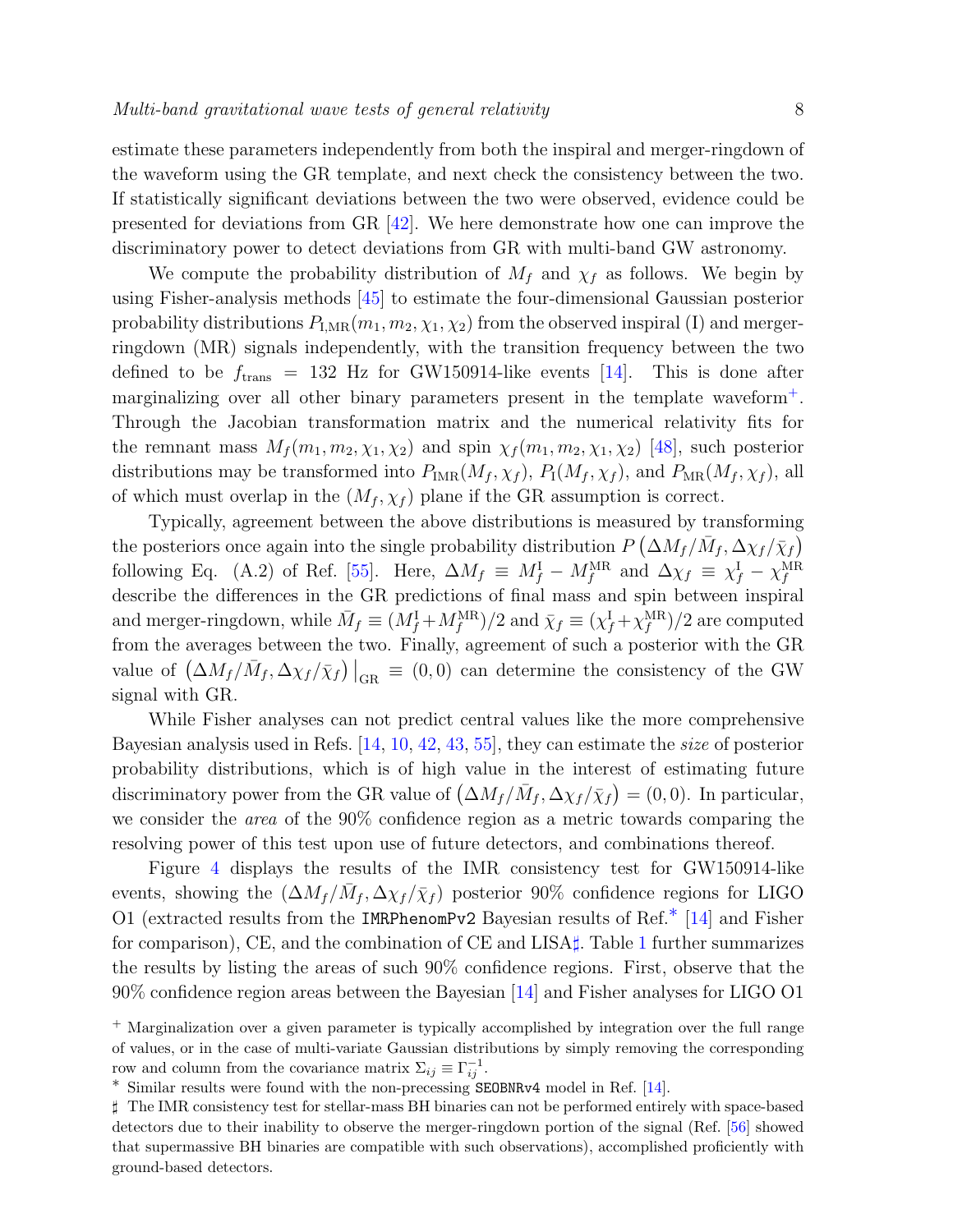

<span id="page-8-0"></span>Figure 4. Resulting 90% confidence ellipses (presented in both linearspace (left) and log-space (right) for demonstration) from the  $(\Delta M_f / \bar{M}_f, \Delta \chi_f / \bar{\chi}_f)$ posterior probability distribution using single-band CE observations and multi-band observations with both CE and LISA. The value consistent with GR corresponds to  $(\Delta M_f/\bar{M}_f, \Delta \chi_f/\bar{\chi}_f) = (0,0)$ . Also shown for comparison is the aLIGO O1 result found with the full Bayesian analysis of Ref. [\[14\]](#page-10-11), agreeing with the Fisher-estimates here within 10% of the total area of the 90% contours. The area of such confidence regions (summarized in Table [1\)](#page-8-1) is indicative of the effective modified gravity resolving power, and can be seen to improve by  $\sim 7-10$  times upon the multi-band observation as opposed to CE alone.

| Detector                  | $90\%$ area          |
|---------------------------|----------------------|
| LIGO O1 (Fisher)          | 0.25                 |
| LIGO O1 (Bayesian) $[14]$ | 0.29                 |
| CE                        | $3.6\times10^{-4}$   |
| $TianQin+CE$              | $4.9 \times 10^{-5}$ |
| $LISA+CE$                 | $5.1\times10^{-5}$   |
| B-DECIGO+CE               | $4.3\times10^{-5}$   |
| $DECIGO+CE$               | $3.8\times10^{-5}$   |

<span id="page-8-1"></span>**Table 1.** Resulting areas of the 90% confidence ellipses from the  $(\Delta M_f / \bar{M}_f, \Delta \chi_f / \bar{\chi}_f)$ posterior distributions for GW150914-like events found in Fig. [4.](#page-8-0)

agree within 10%, demonstrating good agreement between the two methods. Second, notice that CE will observe significant reductions in the 90% contour area by  $\sim$  3 orders of magnitude from the current test with O1. Third, observe that multi-band GW observations will further improve the consistency test by a factor of  $7 - 10$  compared to single-band measurements with CE alone. Such an improvement in the size of posterior probability distributions for multi-band GW observations can effectively allow one to discriminate non-GR effects that might not be visible when observing with ground- or space-based detectors alone. The fact that all multi-band choices show similar results suggest that the error is mostly dominated by the merger-ringdown measurement from CE.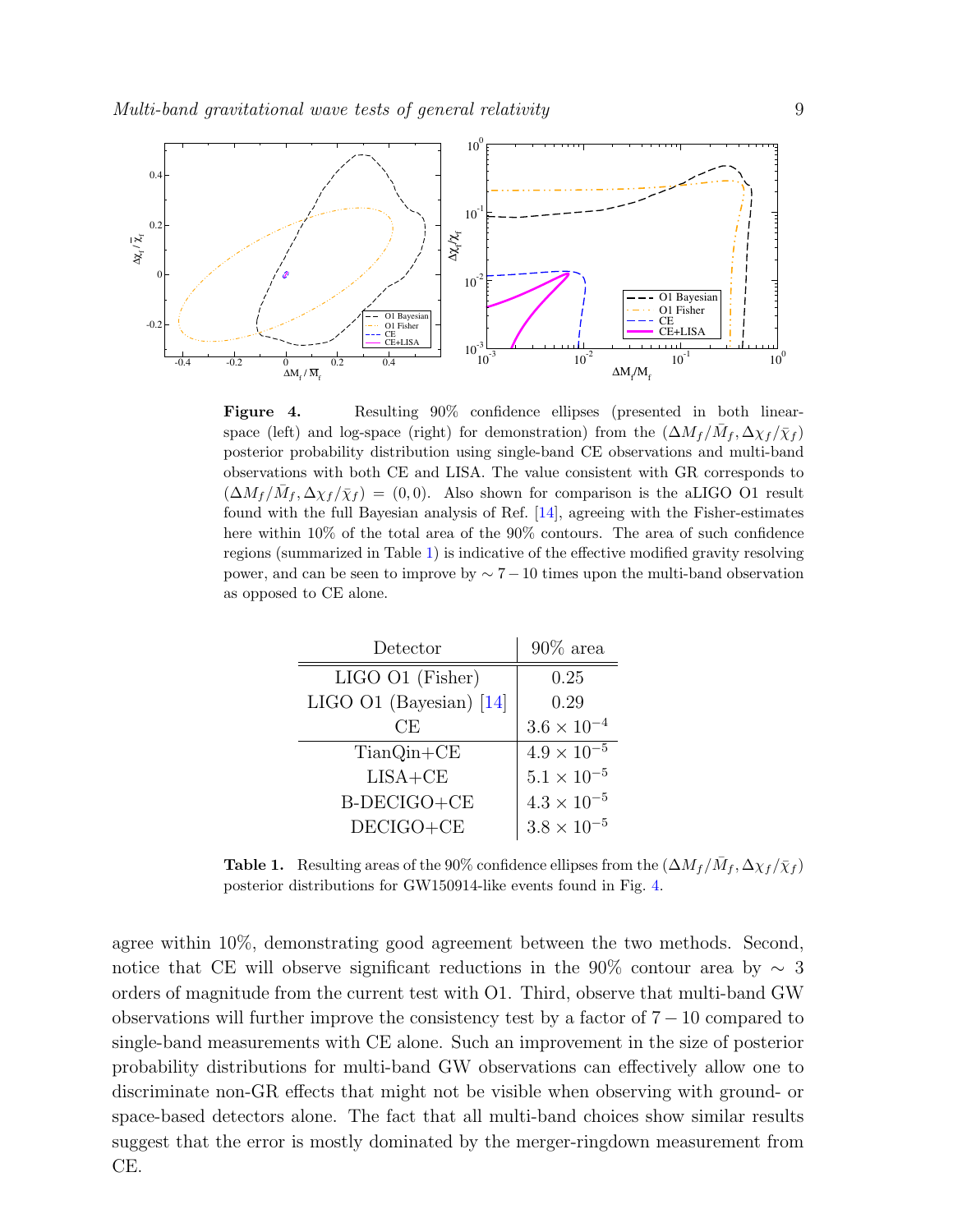Conclusion.— In this letter, we have demonstrated the power in making multi-band observations of GWs, specifically for tests of gravity. We first considered parameterized tests of GR and found that multi-band GW observations improve the bounds on non-GR generic parameters up to  $\sim$  40 times compared to either ground- or space-based detectors alone. We then applied this result to parity-violating gravity and found that it is crucial to realize such multi-band observations to place meaningful bounds in this theory. Such constraints are stronger than the current bounds by seven orders of magnitude. Finally, we studied the consistency between the inspiral and merger-ringdown parts of the waveform in GR. We found up to an order-of-magnitude improvement in such tests upon the use of the combination of space- and ground-based detectors, rather than using ground ones alone. This highlights the advantages of multi-band GW astronomy with the highly enhanced opportunity to shed light on even the most minute deviations from GR in the extreme gravity sector.

Future work in this direction can enrich the current analysis by simulating the multiband event rates described in Refs. [\[30,](#page-10-27) [29\]](#page-10-26), allowing one to "stack" multiple events and further improve our estimated constraints. In addition, modified theories of gravity that alter the GW amplitude rather than the phase may be considered [\[57,](#page-11-13) [58,](#page-11-14) [59,](#page-11-15) [60\]](#page-11-16). We used a Fisher analysis though such an analysis is known to have fallbacks, especially when the SNR is low [\[28,](#page-10-25) [61,](#page-11-17) [62,](#page-11-18) [63\]](#page-11-19). One can also repeat the presented analysis with a Bayesian approach rather than the Fisher one considered here, in order to confirm the results presented here. We conclude by referring the readers to the upcoming work [\[64\]](#page-11-20) with a more detailed discussion of our analysis presented here with a comprehensive list of future bounds on modified theories of gravity with multi-band GW astronomy.

Additional note. A complementary analysis with similar conclusions was submitted to arXiv shortly after the release of this letter [\[65\]](#page-11-21). While finalizing this work, Ref. [\[32\]](#page-10-29) was submitted to arXiv which reduced the expected number of events, though one can use the information from ground-based detectors to still detect  $\mathcal{O}(1)$ events.

Acknowledgments.— We thank Katerina Chatziioannou and Carl-Johan Haster for providing valuable comments on the comparisons between Fisher and Bayesian analyses. We also thank Enrico Barausse and Jian-dong Zhang for pointing us to the correct noise curve for TianQin. Additionally, we thank Nathan Johnson-McDaniel for many insightful comments on the IMR consistency tests. Finally, we acknowledge Takahiro Tanaka and Davide Gerosa for pointing out recent related works. Z.C. and K.Y. acknowledge support from NSF Award PHY-1806776. K.Y. would like to also acknowledge support by the COST Action GWverse CA16104 and JSPS KAKENHI Grants No. JP17H06358.

## References

- <span id="page-9-0"></span>[1] Will C M 2014 Living Reviews in Relativity 17 4 ISSN 1433-8351 URL [https://doi.org/10.12942/](https://doi.org/10.12942/lrr-2014-4) [lrr-2014-4](https://doi.org/10.12942/lrr-2014-4)
- <span id="page-9-1"></span>[2] Stairs I H 2003 Living Rev. Rel. 6 5 (Preprint [astro-ph/0307536\)](astro-ph/0307536)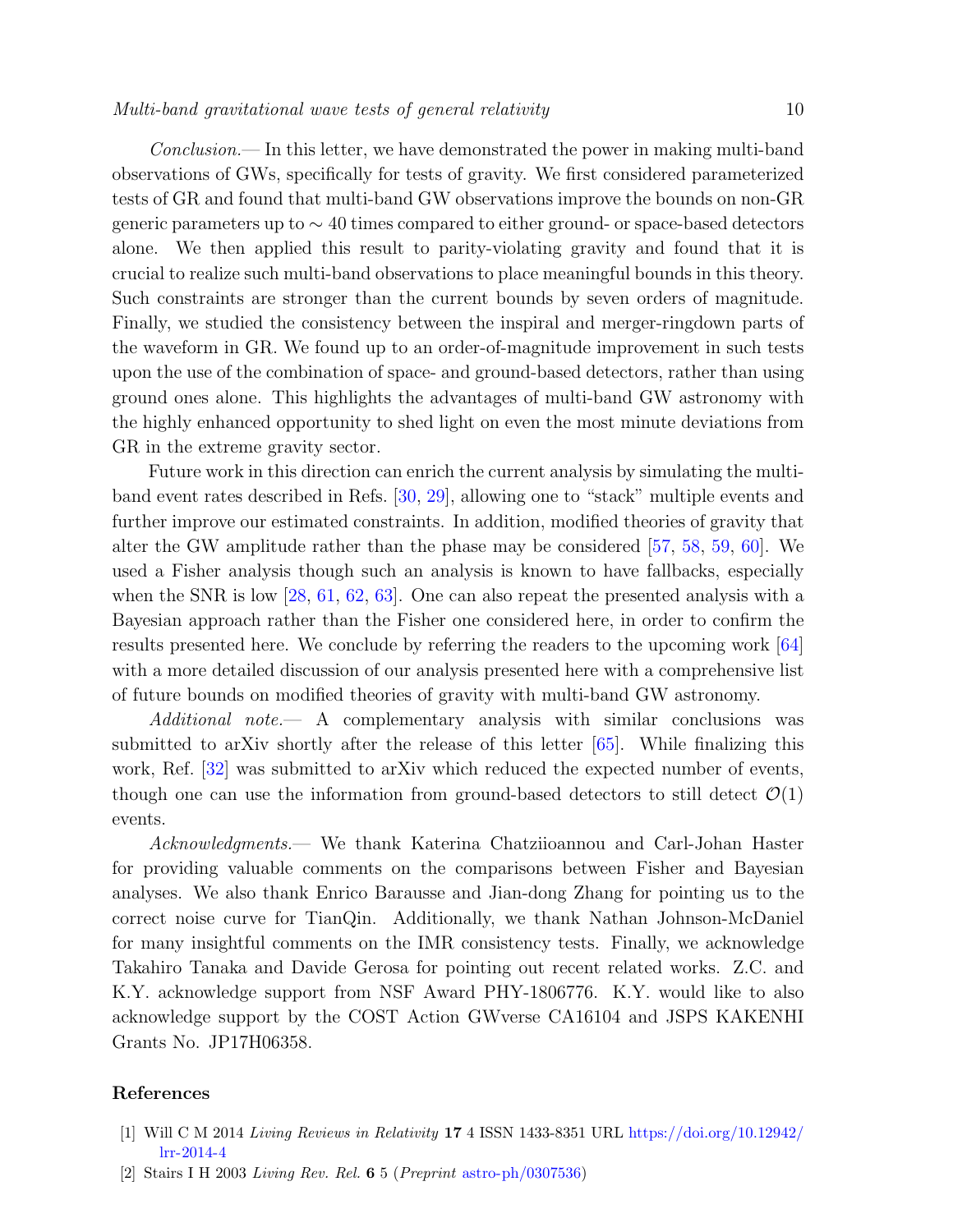- <span id="page-10-0"></span>[3] Wex N 2014 (Preprint [1402.5594\)](1402.5594)
- <span id="page-10-1"></span>[4] Ferreira P G 2019 (Preprint [1902.10503\)](1902.10503)
- <span id="page-10-2"></span>[5] Clifton T, Ferreira P G, Padilla A and Skordis C 2012 Phys. Rept. 513 1–189 (Preprint [1106.2476\)](1106.2476)
- <span id="page-10-3"></span>[6] Joyce A, Jain B, Khoury J and Trodden M 2015 Phys. Rept. 568 1–98 (Preprint [1407.0059\)](1407.0059)
- <span id="page-10-4"></span>[7] Koyama K 2016 Rept. Prog. Phys. 79 046902 (Preprint [1504.04623\)](1504.04623)
- <span id="page-10-5"></span>[8] Salvatelli V, Piazza F and Marinoni C 2016 JCAP 1609 027 (Preprint [1602.08283\)](1602.08283)
- <span id="page-10-6"></span>[9] Abbott B P et al. (LIGO Scientific, Virgo) 2016 Phys. Rev. Lett. 116 241102 (Preprint [1602.03840\)](1602.03840)
- <span id="page-10-7"></span>[10] Abbott B P et al. (LIGO Scientific, Virgo) 2016 Phys. Rev. Lett. 116 221101 [Erratum: Phys. Rev. Lett.121,no.12,129902(2018)] (Preprint [1602.03841\)](1602.03841)
- <span id="page-10-8"></span>[11] Yunes N, Yagi K and Pretorius F 2016 Phys. Rev. D 94(8) 084002 URL [https://link.aps.org/doi/](https://link.aps.org/doi/10.1103/PhysRevD.94.084002) [10.1103/PhysRevD.94.084002](https://link.aps.org/doi/10.1103/PhysRevD.94.084002)
- <span id="page-10-9"></span>[12] Abbott B P et al. (LIGO Scientific, Virgo) 2018 (Preprint [1811.12907\)](1811.12907)
- <span id="page-10-10"></span>[13] Abbott B P et al. (Virgo, LIGO Scientific) 2017 Phys. Rev. Lett. 119 161101 (Preprint [1710.05832\)](1710.05832)
- <span id="page-10-11"></span>[14] Abbott B P et al. (LIGO Scientific, Virgo) 2019 (Preprint [1903.04467\)](1903.04467)
- <span id="page-10-12"></span>[15] Abbott B P et al. (LIGO Scientific, Virgo, Fermi-GBM, INTEGRAL) 2017 Astrophys. J. 848 L13 (Preprint [1710.05834\)](1710.05834)
- <span id="page-10-13"></span>[16] Abbott B P et al. (LIGO Scientific, Virgo) 2018 (Preprint [1811.00364\)](1811.00364)
- <span id="page-10-14"></span>[17] Ligo-t1400316-v4: Instrument science white paper <https://dcc.ligo.org/ligo-T1400316/public>
- <span id="page-10-15"></span>[18] The ET project website <http://www.et-gw.eu/>
- <span id="page-10-16"></span>[19] Shi C, Bao J, Wang H, Zhang J d, Hu Y, Sesana A, Barausse E, Mei J and Luo J 2019 (Preprint [1902.08922\)](1902.08922)
- <span id="page-10-17"></span>[20] Robson T, Cornish N and Liu C 2019 Class. Quant. Grav. **36** 105011 (Preprint [1803.01944\)](1803.01944)
- <span id="page-10-18"></span>[21] Isoyama S, Nakano H and Nakamura T 2018 PTEP 2018 073E01 (Preprint [1802.06977\)](1802.06977)
- <span id="page-10-19"></span>[22] Yagi K and Seto N 2011 Phys. Rev. D83 044011 [Erratum: Phys. Rev.D95,no.10,109901(2017)] (Preprint [1101.3940\)](1101.3940)
- <span id="page-10-20"></span>[23] Yagi K and Tanaka T 2010 Prog. Theor. Phys. 123 1069–1078 (Preprint [0908.3283\)](0908.3283)
- <span id="page-10-21"></span>[24] Yunes N and Siemens X 2013 Living Rev. Rel. 16 9 (Preprint [1304.3473\)](1304.3473)
- <span id="page-10-22"></span>[25] Chamberlain K and Yunes N 2017 Phys. Rev. D96 084039 (Preprint [1704.08268\)](1704.08268)
- <span id="page-10-23"></span>[26] Berti E, Buonanno A and Will C M 2005 Phys. Rev. D71 084025 (Preprint [gr-qc/0411129\)](gr-qc/0411129)
- <span id="page-10-24"></span>[27] Yagi K and Tanaka T 2010 Phys. Rev. D81 064008 [Erratum: Phys. Rev.D81,109902(2010)] (Preprint [0906.4269\)](0906.4269)
- <span id="page-10-25"></span>[28] Gair J R, Vallisneri M, Larson S L and Baker J G 2013 Living Rev. Rel. 16 7 (Preprint [1212.5575\)](1212.5575)
- <span id="page-10-26"></span>[29] Sesana A 2016 Phys. Rev. Lett. 116 231102 (Preprint [1602.06951\)](1602.06951)
- <span id="page-10-27"></span>[30] Gerosa D, Ma S, Wong K W K, Berti E, O'Shaughnessy R, Chen Y and Belczynski K 2019 Phys. Rev. D99 103004 (Preprint [1902.00021\)](1902.00021)
- <span id="page-10-28"></span>[31] Tso R, Gerosa D and Chen Y 2018 (Preprint [1807.00075\)](1807.00075)
- <span id="page-10-29"></span>[32] Moore C J, Gerosa D and Klein A 2019 (Preprint [1905.11998\)](1905.11998)
- <span id="page-10-30"></span>[33] Wong K W K, Kovetz E D, Cutler C and Berti E 2018 Phys. Rev. Lett. 121 251102 (Preprint [1808.08247\)](1808.08247)
- <span id="page-10-31"></span>[34] Cutler C *et al.* 2019 (*Preprint* [1903.04069\)](1903.04069)
- <span id="page-10-32"></span>[35] Nair R, Jhingan S and Tanaka T 2016 PTEP 2016 053E01 (Preprint [1504.04108\)](1504.04108)
- <span id="page-10-33"></span>[36] Nair R and Tanaka T 2018 JCAP 1808 033 [Erratum: JCAP1811,no.11,E01(2018)] (Preprint [1805.08070\)](1805.08070)
- <span id="page-10-34"></span>[37] Vitale S 2016 Phys. Rev. Lett. 117 051102 (Preprint [1605.01037\)](1605.01037)
- <span id="page-10-35"></span>[38] Amaro-Seoane P and Santamaria L 2010 Astrophys. J. 722 1197–1206 (Preprint [0910.0254\)](0910.0254)
- <span id="page-10-36"></span>[39] Isoyama S, Nakano H and Nakamura T 2018 PTEP 2018 073E01 (Preprint [1802.06977\)](1802.06977)
- <span id="page-10-37"></span>[40] Barausse E, Yunes N and Chamberlain K 2016 Phys. Rev. Lett. 116 241104 (Preprint [1603.04075\)](1603.04075)
- <span id="page-10-38"></span>[41] Yunes N and Pretorius F 2009 Phys. Rev. D80 122003 (Preprint [0909.3328\)](0909.3328)
- <span id="page-10-39"></span>[42] Ghosh A et al. 2016 Phys. Rev. **D94** 021101 (Preprint [1602.02453\)](1602.02453)
- <span id="page-10-40"></span>[43] Ghosh A, Johnson-Mcdaniel N K, Ghosh A, Mishra C K, Ajith P, Del Pozzo W, Berry C P L, Nielsen A B and London L 2018 Class. Quant. Grav. 35 014002 (Preprint [1704.06784\)](1704.06784)